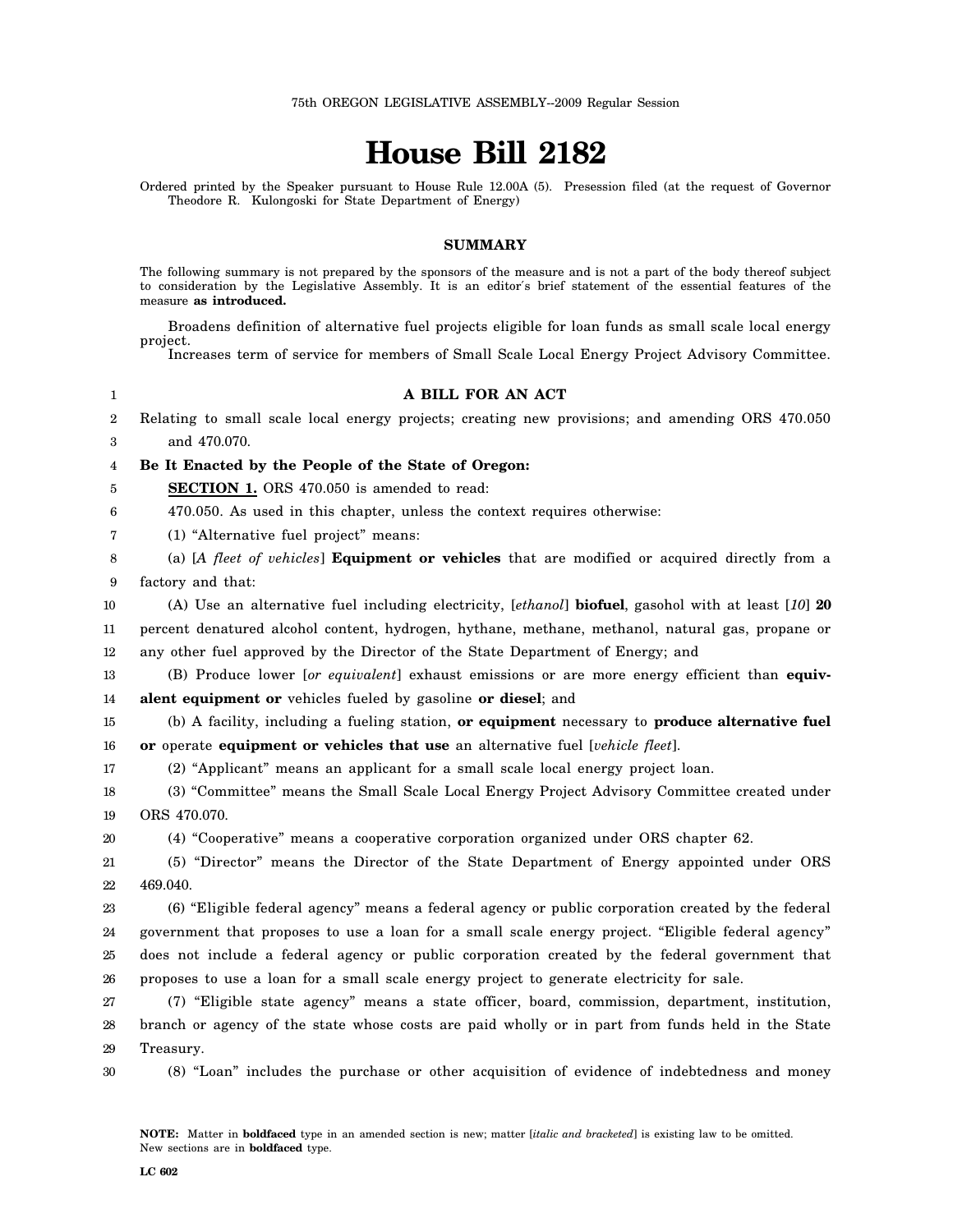## HB 2182

1 used for the purchase or other acquisition of evidence of indebtedness.

2 3 4 5 (9) "Loan contract" means the evidence of indebtedness and all instruments used in the purchase or acquisition of the evidence of indebtedness. For eligible federal or state agencies or municipal corporations that are tax exempt entities, a loan contract may include a lease purchase agreement with respect to personal property.

6 7 (10) "Loan fund" means the Small Scale Local Energy Project Loan Fund created by Article XI-J of the Oregon Constitution.

8 9 10 (11) "Municipal corporation" has the meaning given in ORS 297.405 and also includes any Indian tribe or authorized Indian tribal organization or any combination of two or more of these tribes or organizations acting jointly in connection with a small scale local energy project.

11 12 13 (12) "Oregon business" means a sole proprietorship, partnership, company, cooperative, corporation or other form of business entity that is organized or authorized to do business under Oregon law for profit.

14 15 (13) "Recycling project" means a facility or equipment that converts waste into a new and usable product.

16 (14) "Small business" means:

17 (a) An Oregon business that is:

18 (A) A retail or service business employing 50 or fewer persons at the time the loan is made; or

19 20 (B) An industrial or manufacturing business employing 200 or fewer persons at the time the loan is made; or

21 22 23 24 (b) An Oregon subsidiary of a sole proprietorship, partnership, company, cooperative, corporation or other form of business entity for which the total number of employees for both the subsidiary and the parent sole proprietorship, partnership, company, cooperative, corporation or other form of business entity at the time the loan is made is:

25 (A) Fifty or fewer persons if the subsidiary is a retail or service business; and

26 (B) Two hundred or fewer if the subsidiary is an industrial or manufacturing business.

27 28 (15) "Sinking fund" means the Small Scale Local Energy Project Administration and Bond Sinking Fund created in ORS 470.300.

29 (16) "Small scale local energy project" means:

30 31 32 33 (a) A system, mechanism or series of mechanisms located primarily in Oregon that directly or indirectly uses or enables the use of, by the applicant or another person, renewable resources including, but not limited to, solar, wind, geothermal, biomass, waste heat or water resources to produce energy, including heat, electricity and substitute fuels, to meet a local community or re-

34 gional energy need in this state;

35 36 37 (b) A system, mechanism or series of mechanisms located primarily in Oregon or providing substantial benefits to Oregon that directly or indirectly conserves energy or enables the conservation of energy by the applicant or another person, including energy used in transportation;

38 (c) A recycling project;

39 (d) An alternative fuel project;

40 41 42 (e) An improvement that increases the production or efficiency, or extends the operating life, of a system, mechanism, series of mechanisms or project otherwise described in this subsection, including but not limited to restarting a dormant project;

43 44 45 (f) A system, mechanism or series of mechanisms installed in a facility or portions of a facility that directly or indirectly reduces the amount of energy needed for the construction and operation of the facility and that meets the sustainable building practices standard established by the State